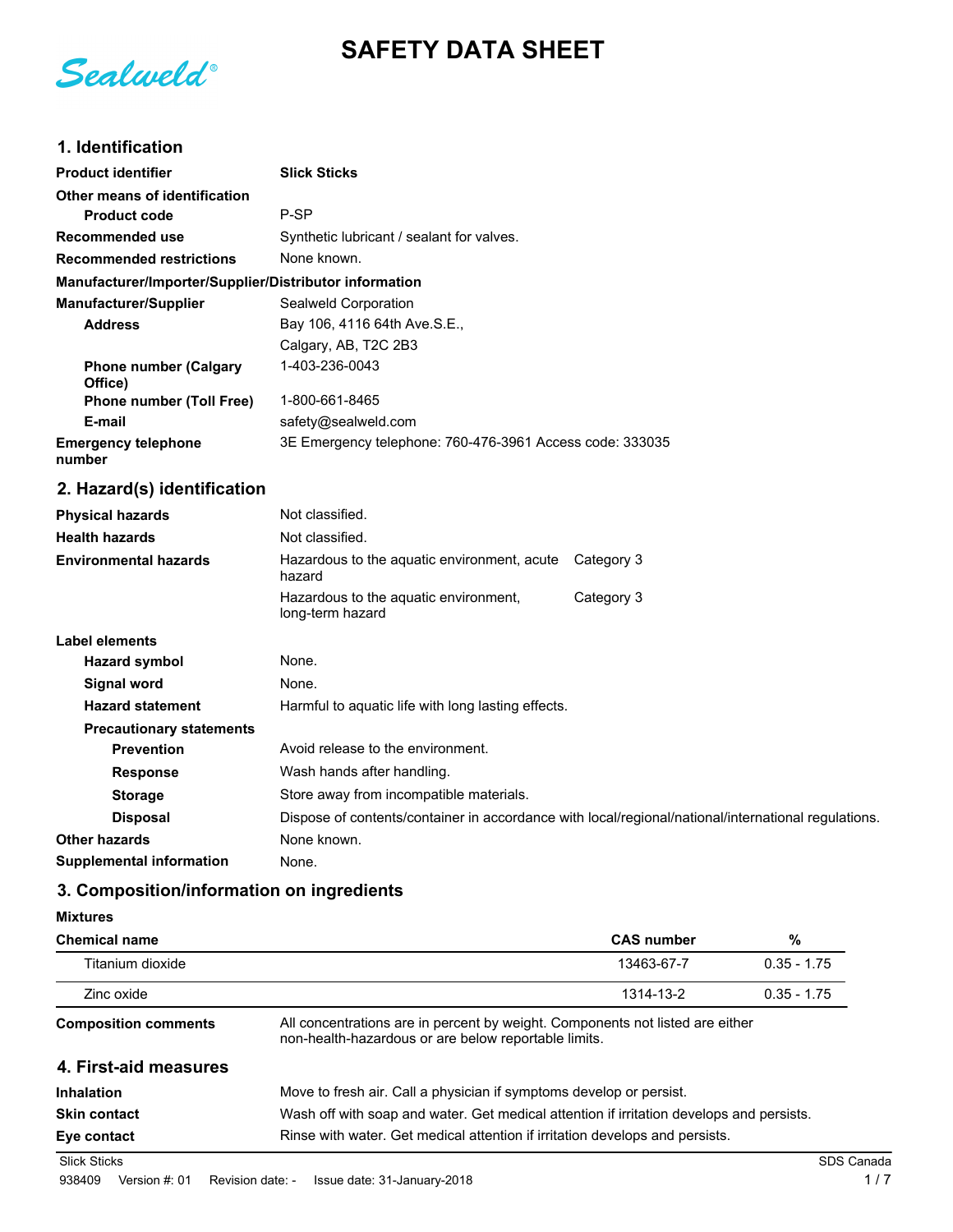| Ingestion                                                                    | Rinse mouth. Get medical attention if symptoms occur.                                                                                                                                                                                   |
|------------------------------------------------------------------------------|-----------------------------------------------------------------------------------------------------------------------------------------------------------------------------------------------------------------------------------------|
| <b>Most important</b><br>symptoms/effects, acute and<br>delayed              | Direct contact with eyes may cause temporary irritation.                                                                                                                                                                                |
| Indication of immediate<br>medical attention and special<br>treatment needed | Treat symptomatically.                                                                                                                                                                                                                  |
| <b>General information</b>                                                   | Ensure that medical personnel are aware of the material(s) involved, and take precautions to<br>protect themselves.                                                                                                                     |
| 5. Fire-fighting measures                                                    |                                                                                                                                                                                                                                         |
| Suitable extinguishing media                                                 | Water fog. Foam. Dry chemical powder. Carbon dioxide (CO2).                                                                                                                                                                             |
| Unsuitable extinguishing<br>media                                            | Do not use water jet as an extinguisher, as this will spread the fire.                                                                                                                                                                  |
| Specific hazards arising from<br>the chemical                                | During fire, gases hazardous to health may be formed. Combustion products may include: Carbon<br>monoxide, carbon dioxide, products of incomplete hydrocarbon combustion.                                                               |
| Special protective equipment<br>and precautions for firefighters             | Self-contained breathing apparatus and full protective clothing must be worn in case of fire.                                                                                                                                           |
| Fire fighting<br>equipment/instructions                                      | Use water spray to cool unopened containers. Cool containers with flooding quantities of water<br>until well after fire is out. Prevent runoff from fire control or dilution from entering streams, sewers<br>or drinking water supply. |
| <b>Specific methods</b>                                                      | Use standard firefighting procedures and consider the hazards of other involved materials.                                                                                                                                              |

**General fire hazards** Will burn if involved in a fire.

# **6. Accidental release measures**

| <b>Personal precautions,</b><br>protective equipment and<br>emergency procedures | Keep unnecessary personnel away. Keep people away from and upwind of spill/leak. Wear<br>appropriate protective equipment and clothing during clean-up. Ensure adequate ventilation. Local<br>authorities should be advised if significant spillages cannot be contained. For personal protection,<br>see section 8 of the SDS. |
|----------------------------------------------------------------------------------|---------------------------------------------------------------------------------------------------------------------------------------------------------------------------------------------------------------------------------------------------------------------------------------------------------------------------------|
| <b>Methods and materials for</b><br>containment and cleaning up                  | Prevent product from entering drains.<br>Large Spills: Stop the flow of material, if this is without risk. Dike the spilled material, where this is                                                                                                                                                                             |
|                                                                                  | possible. Absorb in vermiculite, dry sand or earth and place into containers. Following product<br>recovery, flush area with water.                                                                                                                                                                                             |
|                                                                                  | Small Spills: Wipe up with absorbent material (e.g. cloth, fleece). Clean surface thoroughly to<br>remove residual contamination.                                                                                                                                                                                               |
|                                                                                  | Never return spills to original containers for re-use. Put material in suitable, covered, labeled<br>containers. For waste disposal, see section 13 of the SDS.                                                                                                                                                                 |
| <b>Environmental precautions</b>                                                 | Avoid release to the environment. Inform appropriate managerial or supervisory personnel of all<br>environmental releases. Prevent further leakage or spillage if safe to do so. Avoid discharge into<br>drains, water courses or onto the ground.                                                                              |
| 7. Handling and storage                                                          |                                                                                                                                                                                                                                                                                                                                 |

#### Provide adequate ventilation. Wear appropriate personal protective equipment. Avoid release to the environment. Observe good industrial hygiene practices. **Precautions for safe handling** Store in original tightly closed container. Store away from incompatible materials (see section 10 of **Conditions for safe storage,**

the SDS). **including any incompatibilities**

## **8. Exposure controls/personal protection**

### **Occupational exposure limits**

| <b>US. ACGIH Threshold Limit Values</b>                                       |      |                   |  |
|-------------------------------------------------------------------------------|------|-------------------|--|
| <b>Components</b>                                                             | Type | Value             |  |
| Titanium dioxide (CAS<br>13463-67-7)                                          | TWA  | $10 \text{ mg/m}$ |  |
| Canada. Alberta OELs (Occupational Health & Safety Code, Schedule 1, Table 2) |      |                   |  |
| <b>Components</b>                                                             | Type | Value             |  |
| Titanium dioxide (CAS<br>13463-67-7)                                          | TWA  | $10 \text{ mg/m}$ |  |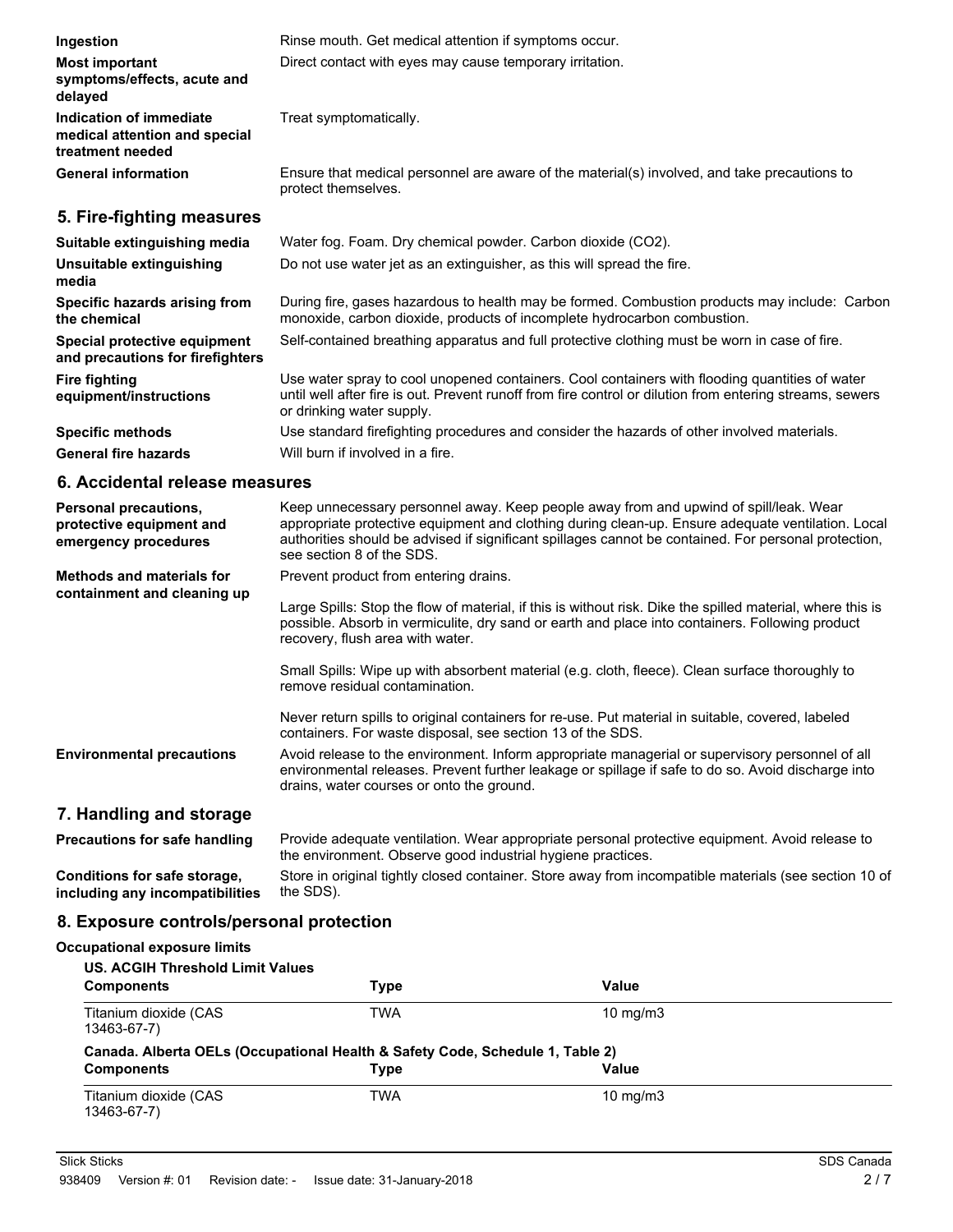| Safety Regulation 296/97, as amended)            | Canada. British Columbia OELs. (Occupational Exposure Limits for Chemical Substances, Occupational Health and                                                                                                                                                                                                                                                                                                                            |               |                      |
|--------------------------------------------------|------------------------------------------------------------------------------------------------------------------------------------------------------------------------------------------------------------------------------------------------------------------------------------------------------------------------------------------------------------------------------------------------------------------------------------------|---------------|----------------------|
| <b>Components</b>                                | <b>Type</b>                                                                                                                                                                                                                                                                                                                                                                                                                              | <b>Value</b>  | Form                 |
| Titanium dioxide (CAS<br>13463-67-7)             | <b>TWA</b>                                                                                                                                                                                                                                                                                                                                                                                                                               | $3$ mg/m $3$  | Respirable fraction. |
|                                                  |                                                                                                                                                                                                                                                                                                                                                                                                                                          | $10$ mg/m $3$ | Total dust.          |
| <b>Components</b>                                | Canada. Manitoba OELs (Reg. 217/2006, The Workplace Safety And Health Act)<br><b>Type</b>                                                                                                                                                                                                                                                                                                                                                | Value         |                      |
| Titanium dioxide (CAS<br>13463-67-7)             | <b>TWA</b>                                                                                                                                                                                                                                                                                                                                                                                                                               | 10 mg/m3      |                      |
| <b>Components</b>                                | Canada. Ontario OELs. (Control of Exposure to Biological or Chemical Agents)<br><b>Type</b>                                                                                                                                                                                                                                                                                                                                              | Value         |                      |
| Titanium dioxide (CAS<br>13463-67-7)             | <b>TWA</b>                                                                                                                                                                                                                                                                                                                                                                                                                               | 10 mg/m $3$   |                      |
| <b>Components</b>                                | Canada. Quebec OELs. (Ministry of Labor - Regulation respecting occupational health and safety)<br><b>Type</b>                                                                                                                                                                                                                                                                                                                           | Value         | <b>Form</b>          |
| Titanium dioxide (CAS<br>13463-67-7)             | <b>TWA</b>                                                                                                                                                                                                                                                                                                                                                                                                                               | 10 mg/m3      | Total dust.          |
| <b>Biological limit values</b>                   | No biological exposure limits noted for the ingredient(s).                                                                                                                                                                                                                                                                                                                                                                               |               |                      |
| Appropriate engineering<br>controls              | Good general ventilation (typically 10 air changes per hour) should be used. Ventilation rates<br>should be matched to conditions. If applicable, use process enclosures, local exhaust ventilation,<br>or other engineering controls to maintain airborne levels below recommended exposure limits. If<br>exposure limits have not been established, maintain airborne levels to an acceptable level.                                   |               |                      |
| <b>Eye/face protection</b>                       | Individual protection measures, such as personal protective equipment<br>If contact is likely, safety glasses with side shields are recommended.                                                                                                                                                                                                                                                                                         |               |                      |
| <b>Skin protection</b><br><b>Hand protection</b> | Wear appropriate chemical resistant gloves.                                                                                                                                                                                                                                                                                                                                                                                              |               |                      |
| Other                                            | Not normally needed. Wear normal work clothes and safety shoes.                                                                                                                                                                                                                                                                                                                                                                          |               |                      |
| <b>Respiratory protection</b>                    | If engineering controls do not maintain airborne concentrations below recommended exposure<br>limits (where applicable) or to an acceptable level (in countries where exposure limits have not<br>been established), an approved respirator must be worn. Selection and use of respiratory<br>protective equipment should be in accordance with OSHA General Industry Standard 29 CFR<br>1910.134; or in Canada with CSA Standard Z94.4. |               |                      |
| <b>Thermal hazards</b>                           | Wear appropriate thermal protective clothing, when necessary.                                                                                                                                                                                                                                                                                                                                                                            |               |                      |
| <b>General hygiene</b><br>considerations         | Observe any medical surveillance requirements. Always observe good personal hygiene<br>measures, such as washing after handling the material and before eating, drinking, and/or<br>smoking. Routinely wash work clothing and protective equipment to remove contaminants.                                                                                                                                                               |               |                      |
| 9. Physical and chemical properties              |                                                                                                                                                                                                                                                                                                                                                                                                                                          |               |                      |
| Appearance                                       |                                                                                                                                                                                                                                                                                                                                                                                                                                          |               |                      |
| <b>Physical state</b>                            | Solid.                                                                                                                                                                                                                                                                                                                                                                                                                                   |               |                      |
| Form                                             | Semi-solid.                                                                                                                                                                                                                                                                                                                                                                                                                              |               |                      |
| Colour                                           | Green.                                                                                                                                                                                                                                                                                                                                                                                                                                   |               |                      |
| Odour                                            | Mild odor.                                                                                                                                                                                                                                                                                                                                                                                                                               |               |                      |
| <b>Odour threshold</b>                           | Not available.                                                                                                                                                                                                                                                                                                                                                                                                                           |               |                      |
| pH                                               | Not available.                                                                                                                                                                                                                                                                                                                                                                                                                           |               |                      |

Not available.

Not available.

**Melting point/freezing point** Not available.

**Flash point** Not available. **Evaporation rate** < 1 (Ether = 1) **Flammability (solid, gas)** Not applicable. **Upper/lower flammability or explosive limits**

**Initial boiling point and boiling**

**Flammability limit - lower**

**range**

**(%)**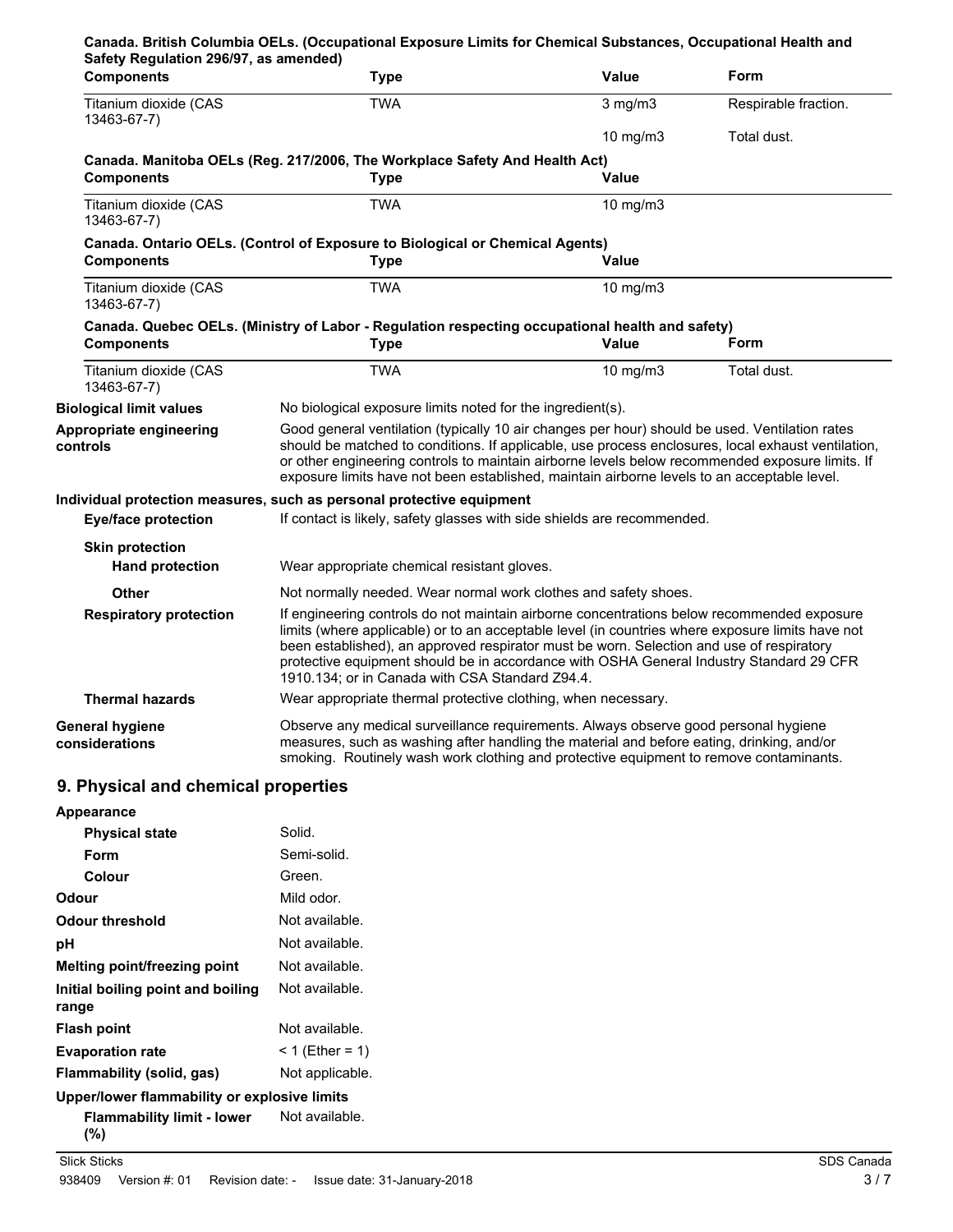| <b>Flammability limit - upper</b><br>$(\% )$      | Not available.       |
|---------------------------------------------------|----------------------|
| Vapour pressure                                   | Not available.       |
| Vapour density                                    | $< 1$ (Air = 1)      |
| <b>Relative density</b>                           | Not available.       |
| Solubility(ies)                                   |                      |
| <b>Solubility (water)</b>                         | Negligible in water. |
| <b>Partition coefficient</b><br>(n-octanol/water) | Not available.       |
| <b>Auto-ignition temperature</b>                  | Not available.       |
| Decomposition temperature                         | Not available.       |
| <b>Viscosity</b>                                  | Not available.       |
| <b>Other information</b>                          |                      |
| <b>Explosive properties</b>                       | Not explosive.       |
| <b>Oxidising properties</b>                       | Not oxidising.       |
|                                                   |                      |

# **10. Stability and reactivity**

| <b>Reactivity</b>                            | The product is stable and non-reactive under normal conditions of use, storage and transport.                   |
|----------------------------------------------|-----------------------------------------------------------------------------------------------------------------|
| <b>Chemical stability</b>                    | Material is stable under normal conditions.                                                                     |
| <b>Possibility of hazardous</b><br>reactions | No dangerous reaction known under conditions of normal use.                                                     |
| <b>Conditions to avoid</b>                   | Contact with incompatible materials.                                                                            |
| Incompatible materials                       | Chlorine. Strong oxidising agents. Acids.                                                                       |
| <b>Hazardous decomposition</b><br>products   | Thermal decomposition can produce Carbon monoxide, carbon dioxide, hydrogen fluoride, fumes<br>of metal oxides. |

# **11. Toxicological information**

#### **Information on likely routes of exposure**

| <b>Inhalation</b>                                                                  | Prolonged inhalation may be harmful.                     |  |  |
|------------------------------------------------------------------------------------|----------------------------------------------------------|--|--|
| <b>Skin contact</b>                                                                | No adverse effects due to skin contact are expected.     |  |  |
| Eye contact                                                                        | Direct contact with eyes may cause temporary irritation. |  |  |
| Ingestion                                                                          | May cause discomfort if swallowed.                       |  |  |
| Symptoms related to the<br>physical, chemical and<br>toxicological characteristics | Direct contact with eyes may cause temporary irritation. |  |  |

#### **Information on toxicological effects**

**Acute toxicity** Not expected to be acutely toxic.

| <b>Components</b>                           | <b>Species</b>                |                                                           | <b>Test Results</b> |  |
|---------------------------------------------|-------------------------------|-----------------------------------------------------------|---------------------|--|
| Titanium dioxide (CAS 13463-67-7)           |                               |                                                           |                     |  |
| Acute                                       |                               |                                                           |                     |  |
| <b>Inhalation</b>                           |                               |                                                           |                     |  |
| <b>LC50</b>                                 | Rat                           |                                                           | 3.43 mg/l, 4 Hours  |  |
| Oral                                        |                               |                                                           |                     |  |
| LD50                                        | Rat                           |                                                           | > 5000 mg/kg        |  |
| <b>Skin corrosion/irritation</b>            |                               | Prolonged skin contact may cause temporary irritation.    |                     |  |
| Serious eye damage/eye<br><i>irritation</i> |                               | Direct contact with eyes may cause temporary irritation.  |                     |  |
| <b>Respiratory or skin sensitisation</b>    |                               |                                                           |                     |  |
| Canada - Alberta OELs: Irritant             |                               |                                                           |                     |  |
| Titanium dioxide (CAS 13463-67-7)           |                               | Irritant                                                  |                     |  |
| <b>Respiratory sensitisation</b>            | Not a respiratory sensitiser. |                                                           |                     |  |
| <b>Skin sensitisation</b>                   |                               | This product is not expected to cause skin sensitisation. |                     |  |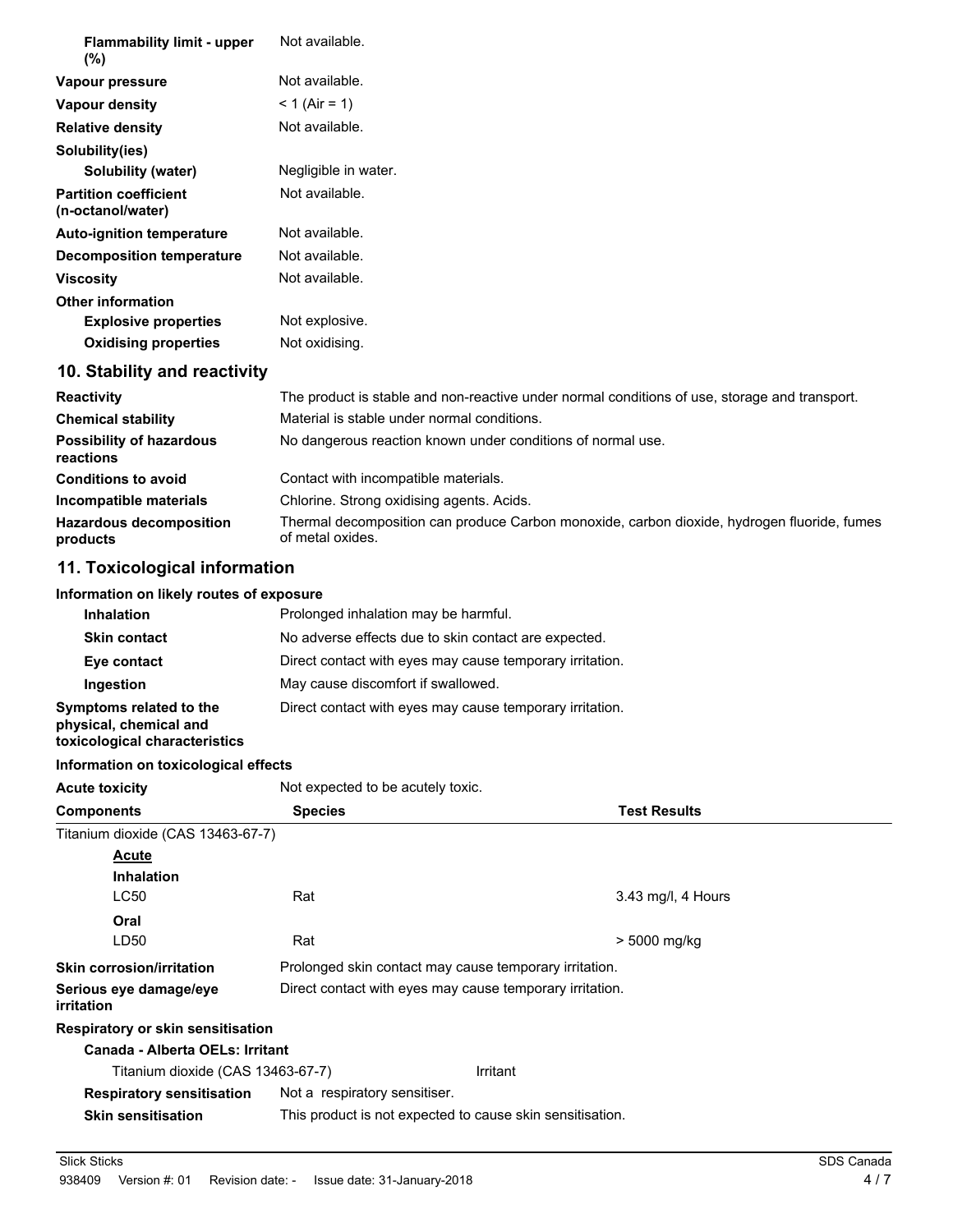| Germ cell mutagenicity                                                       | mutagenic or genotoxic.                                                                                                                     | No data available to indicate product or any components present at greater than 0.1% are |  |
|------------------------------------------------------------------------------|---------------------------------------------------------------------------------------------------------------------------------------------|------------------------------------------------------------------------------------------|--|
| Carcinogenicity                                                              | Inhalation of titanium dioxide dust may cause cancer, however due to the physical form of the<br>product, inhalation of dust is not likely. |                                                                                          |  |
| <b>ACGIH Carcinogens</b>                                                     |                                                                                                                                             |                                                                                          |  |
| Titanium dioxide (CAS 13463-67-7)<br>Canada - Manitoba OELs: carcinogenicity |                                                                                                                                             | A4 Not classifiable as a human carcinogen.                                               |  |
| Titanium dioxide (CAS 13463-67-7)                                            |                                                                                                                                             | Not classifiable as a human carcinogen.                                                  |  |
| <b>Reproductive toxicity</b>                                                 | This product is not expected to cause reproductive or developmental effects.                                                                |                                                                                          |  |
| Specific target organ toxicity -<br>single exposure                          | Not classified.                                                                                                                             |                                                                                          |  |
| Specific target organ toxicity -<br>repeated exposure                        | Not classified.                                                                                                                             |                                                                                          |  |
| <b>Aspiration hazard</b>                                                     | Not an aspiration hazard.                                                                                                                   |                                                                                          |  |
| <b>Chronic effects</b>                                                       | Prolonged inhalation may be harmful.                                                                                                        |                                                                                          |  |
|                                                                              |                                                                                                                                             |                                                                                          |  |

# **12. Ecological information**

**Ecotoxicity Harmful to aquatic life with long lasting effects.** 

| <b>Components</b>                |             | <b>Species</b>                                                                                                                                                                             | <b>Test Results</b>  |  |
|----------------------------------|-------------|--------------------------------------------------------------------------------------------------------------------------------------------------------------------------------------------|----------------------|--|
| Zinc oxide (CAS 1314-13-2)       |             |                                                                                                                                                                                            |                      |  |
| <b>Aquatic</b>                   |             |                                                                                                                                                                                            |                      |  |
| Crustacea                        | <b>LC50</b> | Water flea (Daphnia magna)                                                                                                                                                                 | 0.098 mg/l, 48 Hours |  |
| Persistence and degradability    |             | The product is readily biodegradable.                                                                                                                                                      |                      |  |
| <b>Bioaccumulative potential</b> |             | No data available.                                                                                                                                                                         |                      |  |
| <b>Mobility in soil</b>          |             | The product is insoluble or slightly soluble in water.                                                                                                                                     |                      |  |
| Other adverse effects            |             | No other adverse environmental effects (e.g. ozone depletion, photochemical ozone creation<br>potential, endocrine disruption, global warming potential) are expected from this component. |                      |  |

#### **13. Disposal considerations**

| <b>Disposal instructions</b>             | Collect and reclaim or dispose in sealed containers at licensed waste disposal site. Do not allow<br>this material to drain into sewers/water supplies. Do not contaminate ponds, waterways or ditches<br>with chemical or used container. Dispose of contents/container in accordance with<br>local/regional/national/international regulations. |
|------------------------------------------|---------------------------------------------------------------------------------------------------------------------------------------------------------------------------------------------------------------------------------------------------------------------------------------------------------------------------------------------------|
| Local disposal regulations               | Dispose in accordance with all applicable regulations.                                                                                                                                                                                                                                                                                            |
| Hazardous waste code                     | The waste code should be assigned in discussion between the user, the producer and the waste<br>disposal company.                                                                                                                                                                                                                                 |
| Waste from residues / unused<br>products | Dispose of in accordance with local regulations. Empty containers or liners may retain some<br>product residues. This material and its container must be disposed of in a safe manner (see:<br>Disposal instructions).                                                                                                                            |
| Contaminated packaging                   | Since emptied containers may retain product residue, follow label warnings even after container is<br>emptied. Empty containers should be taken to an approved waste handling site for recycling or<br>disposal.                                                                                                                                  |

#### **14. Transport information**

# **TDG**

Not regulated as dangerous goods.

# **IATA**

Not regulated as dangerous goods.

# **IMDG**

Not regulated as dangerous goods.

#### **Transport in bulk according to** Not applicable. **Annex II of MARPOL 73/78 and the IBC Code**

# **15. Regulatory information**

# **Canadian regulations**

This product has been classified in accordance with the hazard criteria of the HPR and the SDS contains all the information required by the HPR.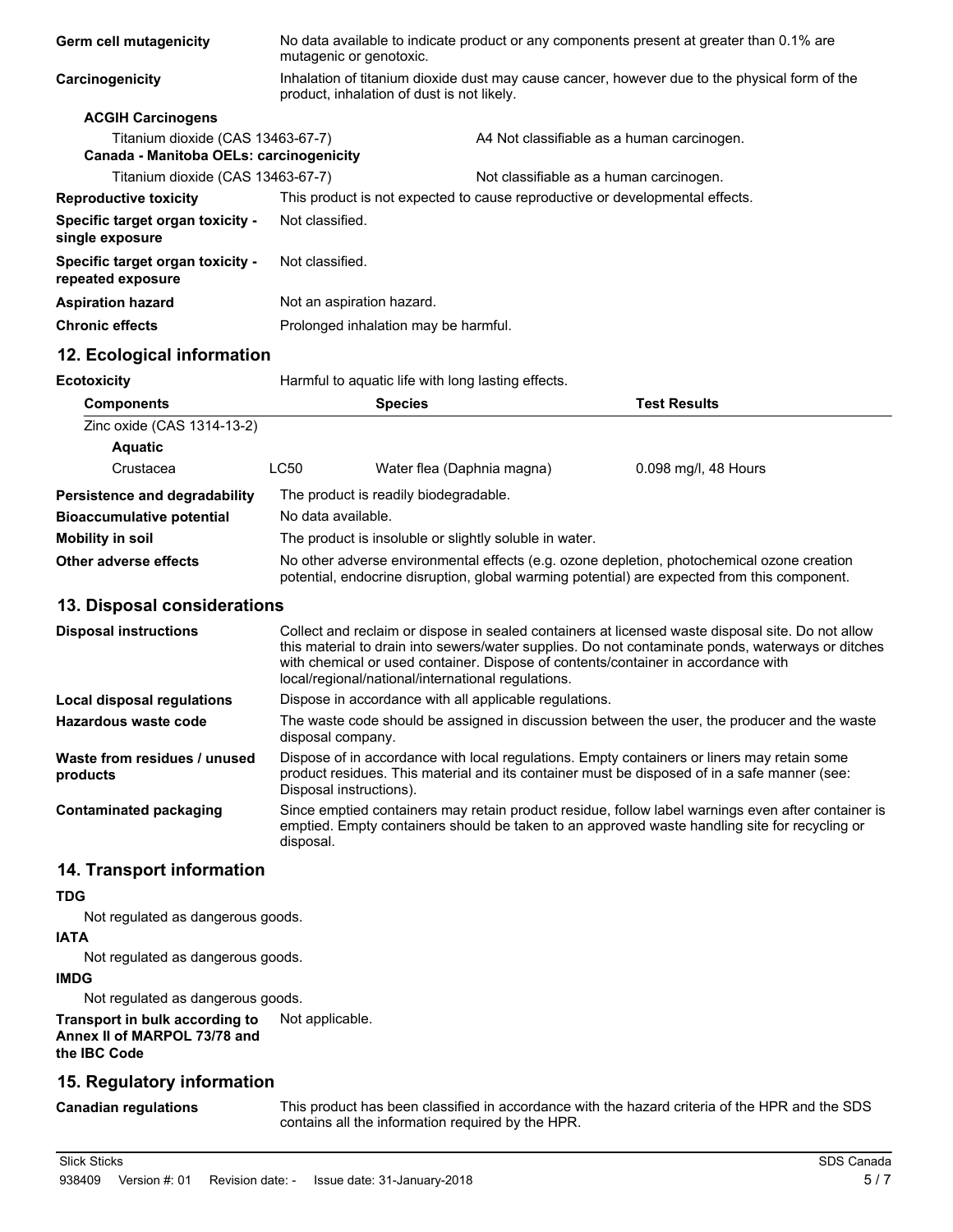| <b>Controlled Drugs and Substances Act</b>  |                                                                                                                                                                     |                        |  |  |
|---------------------------------------------|---------------------------------------------------------------------------------------------------------------------------------------------------------------------|------------------------|--|--|
| Not regulated.                              |                                                                                                                                                                     |                        |  |  |
| Export Control List (CEPA 1999, Schedule 3) |                                                                                                                                                                     |                        |  |  |
| Not listed.                                 |                                                                                                                                                                     |                        |  |  |
| <b>Greenhouse Gases</b>                     |                                                                                                                                                                     |                        |  |  |
| Not listed.                                 |                                                                                                                                                                     |                        |  |  |
|                                             | Ontario. Toxic Substances. Toxic Reduction Act, 2009. Regulation 455/09 (July 1, 2011)                                                                              |                        |  |  |
| Zinc oxide (CAS 1314-13-2)                  |                                                                                                                                                                     |                        |  |  |
| <b>Precursor Control Regulations</b>        |                                                                                                                                                                     |                        |  |  |
| Not regulated.                              |                                                                                                                                                                     |                        |  |  |
| <b>International regulations</b>            |                                                                                                                                                                     |                        |  |  |
| <b>Stockholm Convention</b>                 |                                                                                                                                                                     |                        |  |  |
| Not applicable.                             |                                                                                                                                                                     |                        |  |  |
| <b>Rotterdam Convention</b>                 |                                                                                                                                                                     |                        |  |  |
| Not applicable.                             |                                                                                                                                                                     |                        |  |  |
| <b>Kyoto Protocol</b>                       |                                                                                                                                                                     |                        |  |  |
| Not applicable.<br><b>Montreal Protocol</b> |                                                                                                                                                                     |                        |  |  |
| Not applicable.                             |                                                                                                                                                                     |                        |  |  |
| <b>Basel Convention</b>                     |                                                                                                                                                                     |                        |  |  |
| Not applicable.                             |                                                                                                                                                                     |                        |  |  |
| <b>International Inventories</b>            |                                                                                                                                                                     |                        |  |  |
| Country(s) or region                        | <b>Inventory name</b>                                                                                                                                               | On inventory (yes/no)* |  |  |
| Australia                                   | Australian Inventory of Chemical Substances (AICS)                                                                                                                  | Yes                    |  |  |
| Canada                                      | Domestic Substances List (DSL)                                                                                                                                      | Yes                    |  |  |
| Canada                                      | Non-Domestic Substances List (NDSL)                                                                                                                                 | No                     |  |  |
| China                                       | Inventory of Existing Chemical Substances in China (IECSC)                                                                                                          | Yes                    |  |  |
| Europe                                      | European Inventory of Existing Commercial Chemical<br>Substances (EINECS)                                                                                           | No                     |  |  |
| Europe                                      | European List of Notified Chemical Substances (ELINCS)                                                                                                              | No                     |  |  |
| Japan                                       | Inventory of Existing and New Chemical Substances (ENCS)                                                                                                            | No                     |  |  |
| Korea                                       | Existing Chemicals List (ECL)                                                                                                                                       | Yes                    |  |  |
| New Zealand                                 | New Zealand Inventory                                                                                                                                               | Yes                    |  |  |
| Philippines                                 | Philippine Inventory of Chemicals and Chemical Substances<br>(PICCS)                                                                                                | Yes                    |  |  |
| Taiwan                                      | Taiwan Chemical Substance Inventory (TCSI)                                                                                                                          | Yes                    |  |  |
| United States & Puerto Rico                 | Toxic Substances Control Act (TSCA) Inventory<br>*A "Yes" indicates this product complies with the inventory requirements administered by the governing country(s). | Yes                    |  |  |
|                                             |                                                                                                                                                                     |                        |  |  |

A "No" indicates that one or more components of the product are not listed or exempt from listing on the inventory administered by the governing country(s).

## **16. Other information**

| <b>Issue date</b>     | 31-January-2018                                                                                                                                                                                                                                                                                                              |  |
|-----------------------|------------------------------------------------------------------------------------------------------------------------------------------------------------------------------------------------------------------------------------------------------------------------------------------------------------------------------|--|
| <b>Revision date</b>  |                                                                                                                                                                                                                                                                                                                              |  |
| <b>Version No.</b>    | 01                                                                                                                                                                                                                                                                                                                           |  |
| List of abbreviations | LC50: Lethal Concentration, 50%.<br>LD50: Lethal Dose, 50%.<br>TWA: Time weighted average.                                                                                                                                                                                                                                   |  |
| <b>References</b>     | EPA: AQUIRE database<br>ACGIH Documentation of the Threshold Limit Values and Biological Exposure Indices<br>National Toxicology Program (NTP) Report on Carcinogens<br>HSDB® - Hazardous Substances Data Bank<br><b>RTECS</b><br>IARC Monographs. Overall Evaluation of Carcinogenicity<br><b>GESTIS Substance Database</b> |  |